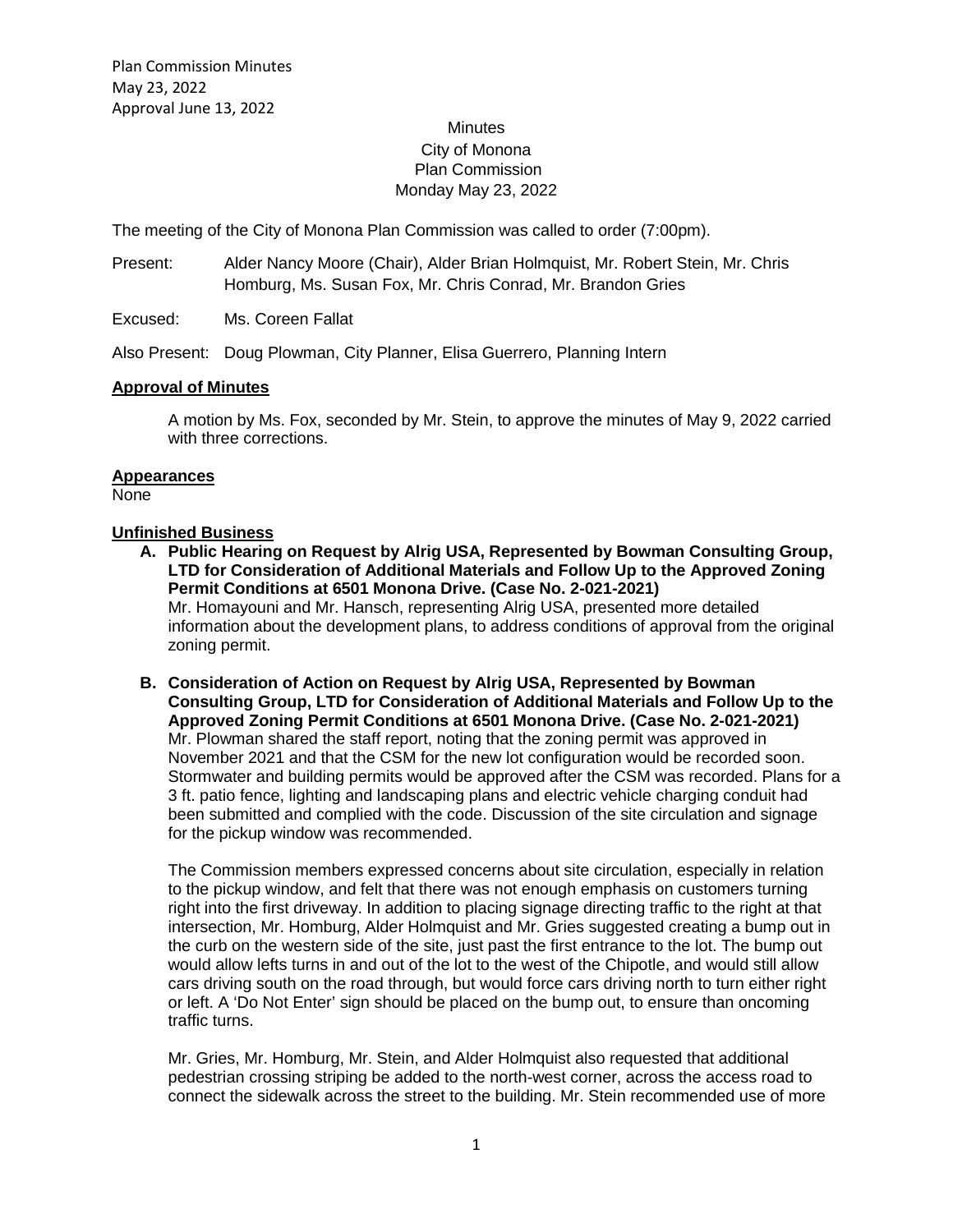Plan Commission Minutes May 23, 2022 Approval June 13, 2022

native plants in the landscaping plan. The Commission members commented that the proposed patio fence location and design was appropriate for the site.

Mr. Gries, Mr. Conrad, and Mr. Homburg said that it would be better for the applicant to lay conduit to more stalls for EV charging, and said the plans should clarify which stalls were EV charging vs. order pick up. It was also suggested that the EV stalls be moved to slightly lessdesirable locations, so that those stalls are less likely to be use by people who are not charging an EV. Mr. Gries would have preferred the bike parking be located closer to the building, but Mr. Homburg, Alder Holmquist and Mr. Stein liked the proposed location, so long as it was well lit.

Mr. Homburg, Alder Holmquist and Mr. Stein commented that gooseneck lighting should be incorporated into the lighting plan, to better match the River Place design, and that the temperature for LED fixtures should be warmer. Mr. Homburg, Ms. Fox, Mr. Gries and Mr. Stein said the corner of Monona Drive and Broadway should be heavily landscaped and commented that some of the ash trees on the site were either dead or dying and in need of replacement. Mr. Homburg and Mr. Stein also said that a couple more canopy trees could be added along Monona Drive.

A motion was made by Mr. Homburg, seconded by Mr. Gries, to approve additional conditions to the Zoning Permit for new construction at 6501 Monona Drive, as proposed and according to Chapter 480-55 of the Monona Municipal Code of Ordinances with the following additional conditions of approval:

Additional Conditions of Approval:

- 1. A revised signage plan shall return to Plan Commission for review and approval.
- 2. A striping plan for the parking lot shall return to the Plan Commission for review and approval.
- 3. A revised lighting plan with fixtures shall return to Plan Commission for review and approval.
- 4. A revised plan showing electric vehicle charging locations and future conduit installation shall be provided to City Staff for review and approval.
- 5. A landscape plan shall be provided to City Staff for review and approval.
- 6. Revisions to the bicycle layout per discussions from the May 23, 2022 meeting shall be shared with City Staff for review and approval.
- 7. A revised west island with a bump out to prevent traffic from travelling north shall be provided to City Staff for review and approval.

The motion carried unanimously

### **New Business**

**A. Public Hearing on Request by Monona Oaks Community Church, Inc. for Revisions to Zoning Permit No. 2-001-2012 for Adjustments to Approved Student Enrolment Numbers at 6200 Monona Drive. (Case No. 2-013-2022)**

Mr. Berner, representing Monona Oaks Community Church, explained that a zoning permit for Charis Academy to operate in the Monona Oaks building was originally approved in 2012 with a condition that the student population not exceed 65 students. Charis had since moved out of the building, but wanted to return for the 2022-23 school year while they looked for a building of their own. The projected student population is about 100 students, who would attend class in the building on Mondays and Wednesdays. Traffic flow plans for pick up and drop off were included.

Steven Halverson (205 Femrite Drive) submitted a written comment in support of the proposal.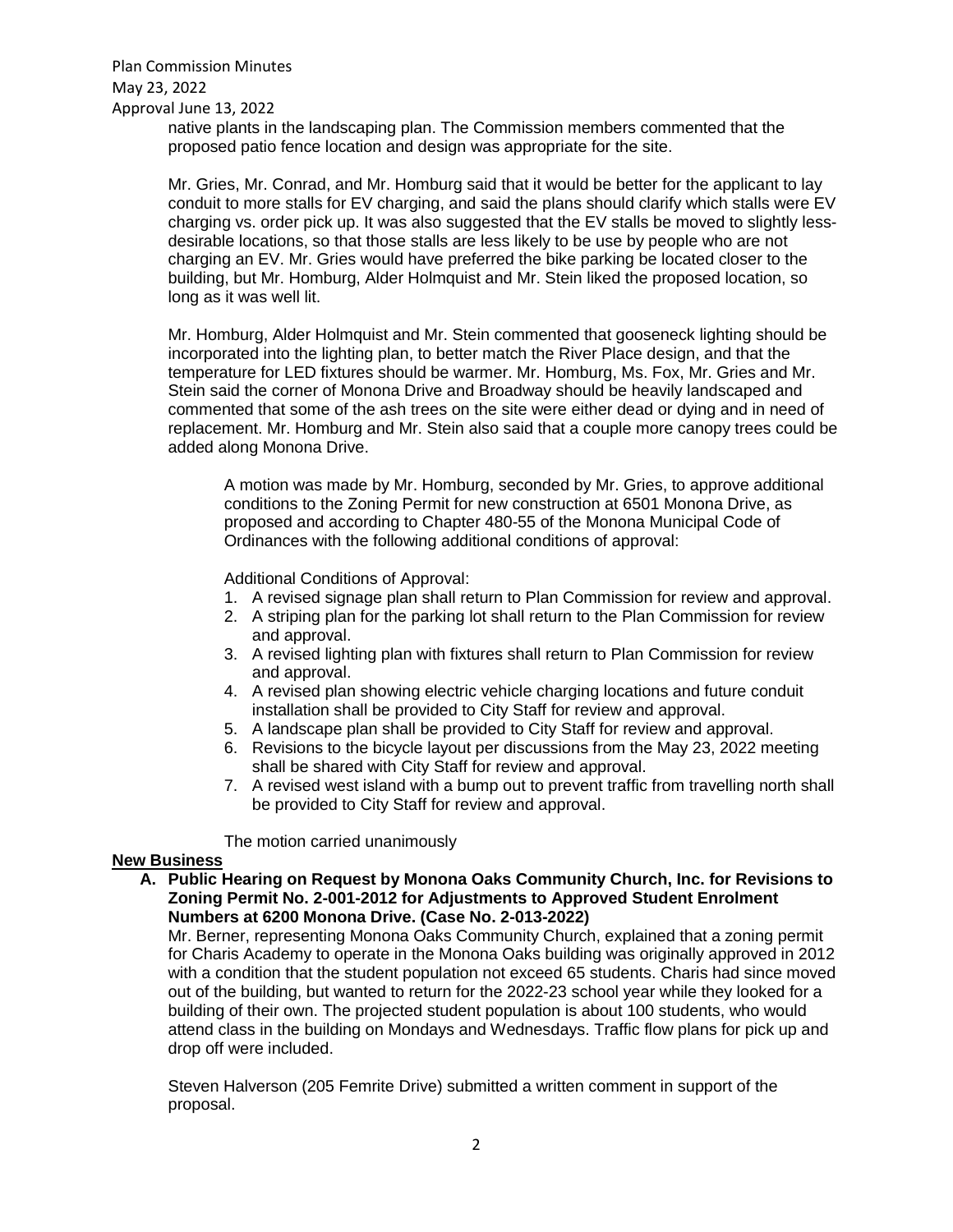Plan Commission Minutes May 23, 2022 Approval June 13, 2022

> **B. Consideration of Action on Request by Monona Oaks Community Church, Inc. for Revisions to Zoning Permit No. 2-001-2012 for Adjustments to Approved Student Enrolment Numbers at 6200 Monona Drive. (Case No. 2-013-2022)**

Mr. Plowman reported that the proposal would be an expansion of use to the original Conditional Use Permit. Traffic flow would enter on Roselawn and exit on to Monona Drive.

Fire Chief McMullen commented that with the increase in students, under the fire code the use would move from religious to educational, requiring the installation of a monitored alarm system and sprinkler system. He understood that the sprinkler system was cost prohibitive and mentioned that there was some room for discretion within the fire code. Because the use was temporary, he was willing to compromise with the applicant and waive the need for a sprinkler system, requiring only the monitored alarm system.

The Commission members felt the expanded use was complementary to the church and felt the traffic flow plan was good, so long as the applicant could come to an agreement with the Fire Chief about the alarm system.

A motion was made by Mr. Homburg, seconded by Mr. Gries, to approve a Conditional Use Permit for the operation of Charis Classical Academy as an expansion of the existing use at Monona Oaks Community Church at 6200 Monona Drive according to Chapter 480-55 of the Monona Municipal Code of Ordinances, with the following conditions of approval:

- 1. Building permits as required by the City of Monona and State of Wisconsin Building Codes are required.
- 2. The expanded use is a temporary approval for the 2022-2023 academic year for up to 100 students. If enrollment exceeds 100 students, the Zoning Permit shall be revisited and reviewed by the Plan Commission.
- 3. Compliance with Building Code requirements for bathrooms and exits is required.
- 4. Final plans shall be reviewed for compliance with the Monona Fire Code with final approval by Chief McMullen.

The motion carried unanimously.

- **C. Public Hearing for a Rezoning Request and Map Amendment from Single-Family Residence District (Monona Municipal Code of Ordinances Sec. 480-24) to Retail Business District (Monona Municipal Code of Ordinances Sec. 480-28) at 5601 Monona Drive as Requested by Schwenn Properties LLC. (Case No. 2-014-2022)** Mr. Brouner, representing Schwenn Properties, presented their request to change the zoning of their property from Single-Family to Retail Business. The property has operated as a gas and service station for over 70 years, and it's believed that the designation of the lot as Single-Family was some kind of drafting mistake. There are no Single-Family lots along this section of Monona Drive.
- **D. Prehearing Conference for a Rezoning Request and Map Amendment from Single-Family Residence District (Monona Municipal Code of Ordinances Sec. 480-24) to Retail Business District (Monona Municipal Code of Ordinances Sec. 480-28) at 5601 Monona Drive as Requested by Schwenn Properties LLC. (Case No. 2-014-2022)** Mr. Plowman shared the staff report, noting that there were no changes planned for the site and that the requested changed in zoning was to Retail Business. Past, current and future land use maps showed the lot as a commercial use, and the Single-Family zoning was likely a drafting error.